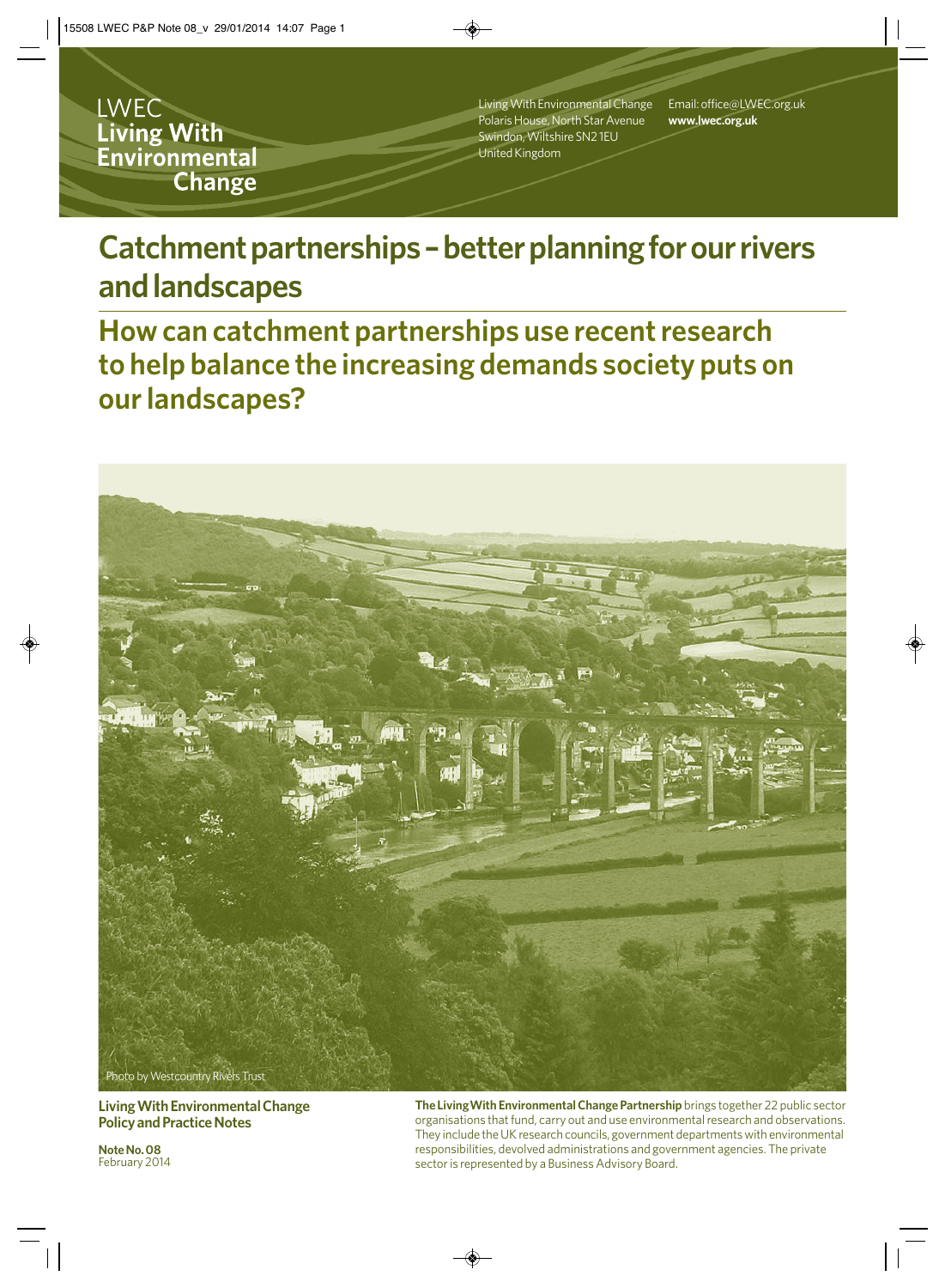**We place increasing demands on our landscapes. Historically we have managed these spaces by prioritizing a single sector in a given location, for example farming, or recreation, or biodiversity, but this has failed to address the ways in which land, water and nature are interlinked. Catchment partnerships, rivers trusts and other environmental organisations are playing an increasingly important role by developing stakeholder engagement and partnership working, in order to understand the range of demands from society and where there are trade-offs or complementarity. This understanding leads to recognition of the need for effective holistic planning and collaborative management, and these approaches must be informed by the latest research and methods.** 

### **What is needed for effective catchment planning?**

**The need to use our landscapes and water resources in a way that provides the broader goods and services vital to society requires effective integrated assessment and planning at a catchment scale. However, historically this has not happened because:**

- We have managed the land through single sector policies and plans that do not take sufficient account of their effect on the wider ecosystem and the multi-functionality of land.
- The external costs of land use, where some services are provided to the detriment of others, has not been reflected or accounted for in planning, markets or policies.
- Single sector groups have developed high-certainty, single-outcome interventions such as activated carbon water treatment, flood levees, or SSSIs (sites of special scientific interest), rather than less certain multipleoutcome solutions.

### **What's involved in integrated catchment planning?**

**A process of Visioning; Review; Synthesis; Delivery; Monitoring and Communication may be helpful:**

**VISIONING means open deliberation of all legitimate interests and values and the collective development of shared strategic goals that aim to match local priorities with national requirements and policies. Approaches can vary, but activities can include:**

- Public review of issues, concerns, challenges and conflicts such as that carried out by the Rural Economy and Land Use (Relu) Testing a Community Approach to Catchment Management project in Loweswater, which investigated new forms of participatory catchment analysis and governance with the local community.
- Open public education and awareness-raising events that can stimulate local interest and capture local views and priorities.
- Modelling and visualisation exercises that can raise awareness of the potential benefits deliverable by healthy and multi-functional ecosystems.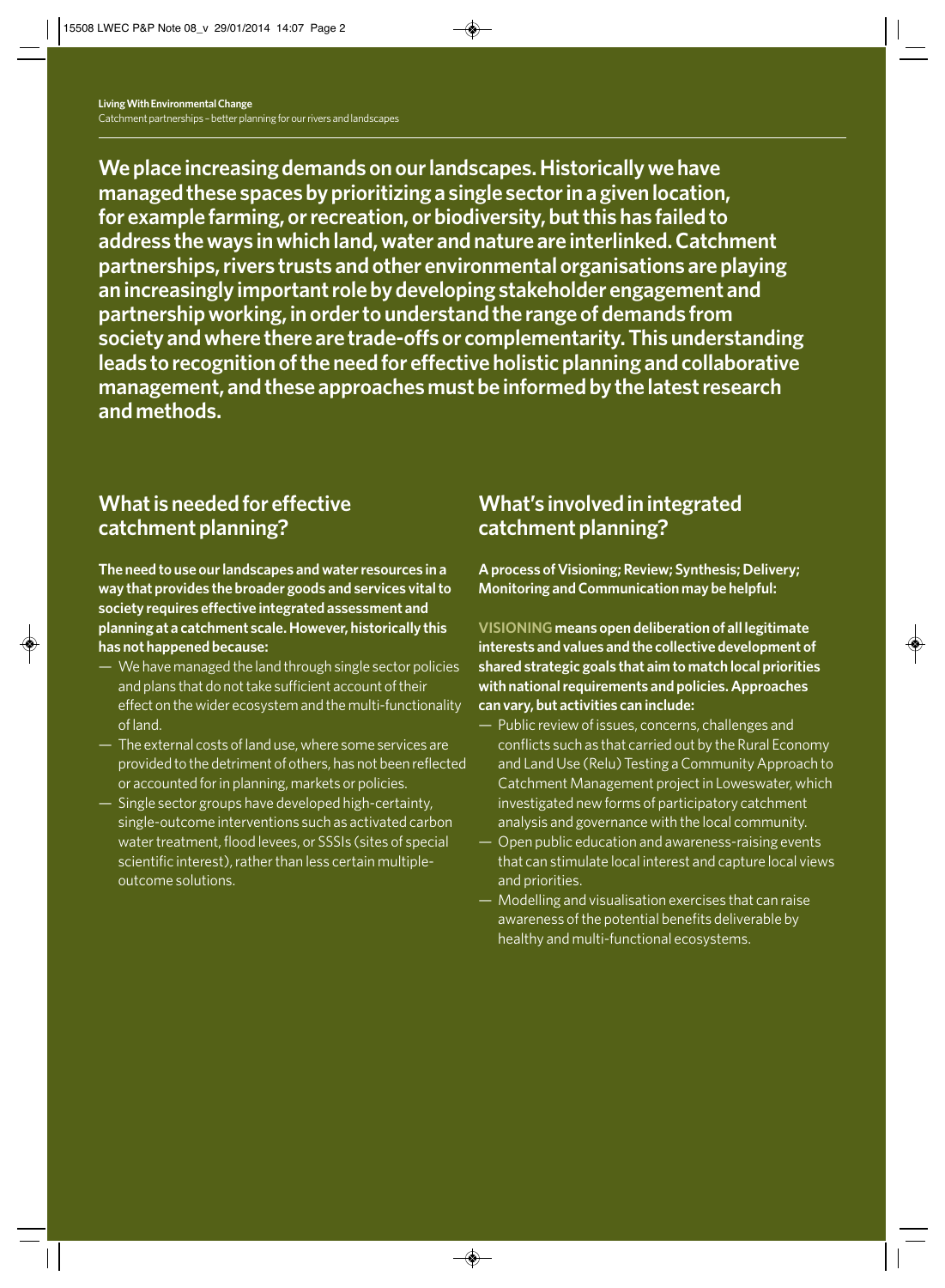**REVIEWmeans reviewing both the current understanding of the pressures and problems in a catchment and the organisations that influence the delivery of ecosystem services. Activities can, again, include use of modelling and communication tools, stakeholder engagement, community events and public participation.** 

#### **The information collected and assessed includes:**

- Data and information on ecosystem health and services delivery for the catchment.
- Data on problems and threats.
- Data from participatory use of modelling tools such as the ECM+ model developed under the Relu Catchment Management for Protection of Water Resources project to develop collective understanding of the scale and severity of problems such as diffuse water pollution.
- Data on the geographical and sectoral responsibilities of the groups and organisations interested in engagement.
- Previous and current plans of relevant organisations and businesses, as well as their planning cycle.
- Assessment of gaps in evidence, plans, organisations etc.

**SYNTHESIS involves running stakeholder participation activities that further develop a shared understanding of the pressures and opportunities in a catchment, and allow the review of disparate, multi-sector views and management options, looking, for example, at how any particular parcel of land might deliver a range of different resources or ecosystem services. Activities can include:**

- Synthesis and communication of ecosystem health in a catchment using tools such as the Ecosystem Health Report card that uses European Water Framework Directive evidence to communicate wider ecosystem status, developed by the Relu Catchment Management for Protection of Water Resources project.
- Stakeholder-generated modelling and mapping of multiple benefits and outcomes, such as the ecosystem service mapping work reviewed under the Innovative Market Based Mechanisms Relu project, showcasing areas where interventions could generate increasing multi-sector outcomes and how these benefits could be sold to beneficiaries through innovative market mechanisms.
- Further use of tools such as the ECM+ models to explore and test solutions and management scenarios, based on identification and apportionment of pollutant sources and loadings.

**DELIVERYinvolves review of catchment plans, data and organisations that can be combined with the shared understanding gained through stakeholder participation. It is then possible to demonstrate the potential outcomes and design ways of monitoring these. This can then be fed into:**

- An overarching catchment plan that shows what needs to be done, who will do it, who will fund it and what the outcomes will be. This needs to be referenced so that people can search by area, intervention, delivery organisation, funding organisation and intended outcome.
- Upwards reporting through the structures set out within national plans, such as the programme of measures under the Water Framework Directive as well as other directives such as those on habitats, species, floods etc.
- Downwards planning through inclusion in the individual business and other plans of the different organisations active in the catchment. Crucially this includes private landowners and their advisers. Examples of other groups delivering solutions are wildlife trusts, rivers trusts, and the Woodland Trust. Organisations providing funding and implementing solutions include water companies, government agencies and other public bodies such as local authorities, the Environment Agency, Natural England and the Forestry Commission.

**MONITORING AND COMMUNICATIONinvolves monitoring of outcomes and wide communication with the beneficiaries of improved ecosystem service delivery to ensure better understanding of the benefits of integrated multi-sector planning and catchment management. Examples of this include:**

- Internal communications between stakeholders already involved within partnerships as well as external communication aimed at other potential stakeholders who would be interested in catchment management.
- Public activities such as volunteer days (including monitoring activities), county shows, and community events.
- Compilation and synthesis of Environment Agency and other monitoring data and effective periodic communication of trends using tools such as the Ecosystem Health Report Card or other examples of visual mapping of a catchment, such as that used by the Eden Rivers Trust.
- Online media and presentation of results from monitoring including interactive graphics and short videos about the area, as well as access to actual data and summarised information.